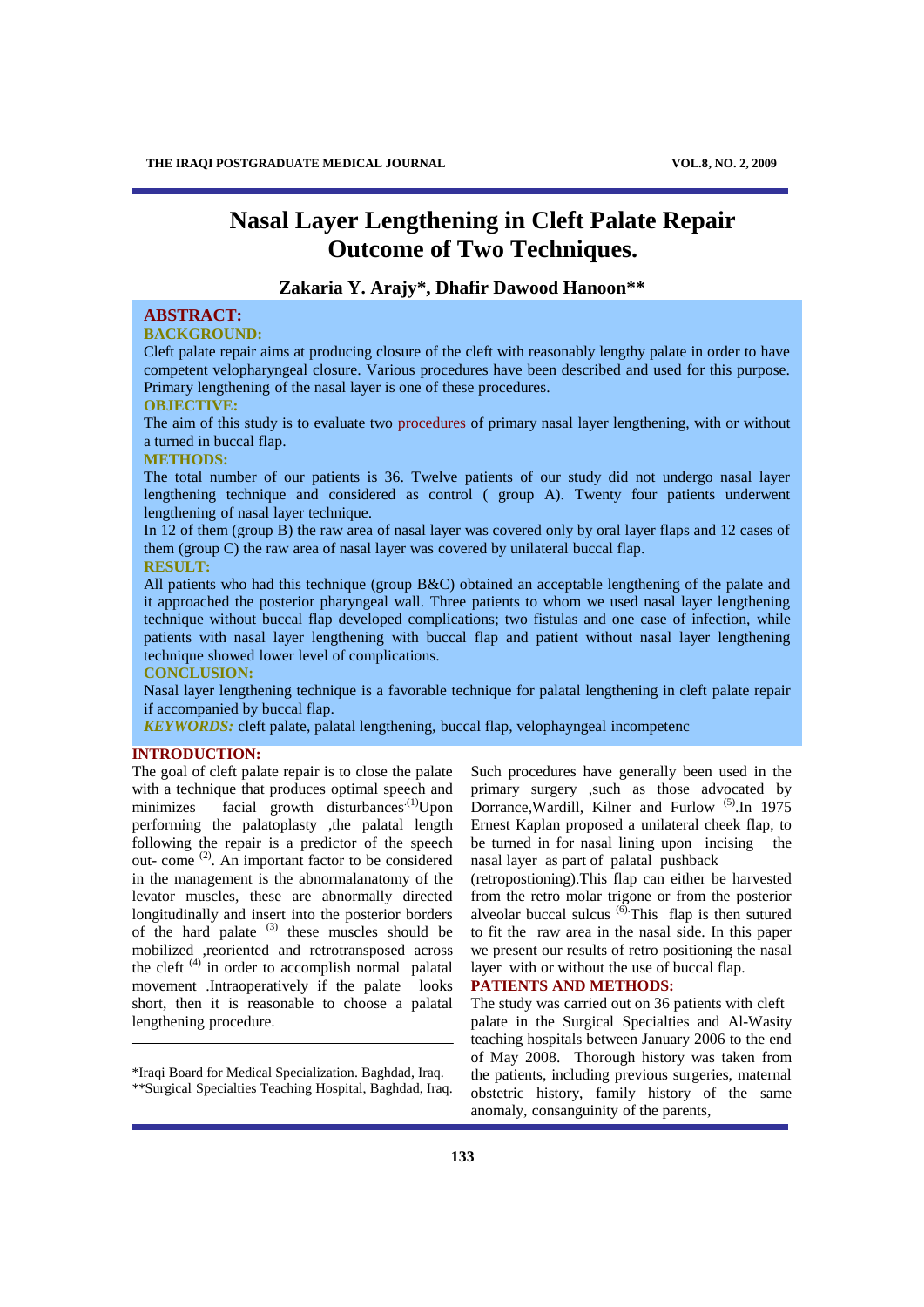and medical history of associated illnesses. All patients were examined, generally and complete oral examination.

Routine hematological investigations were done

## **METHODS:**

The patients were divided into 3 groups according to nasal layer repair

Group A (control group): repaired without nasal layer lengthening technique (12 patients).

Group B: repaired with nasal layer lengthening without cover (12 patients).

Group C: repaired with nasal layer lengthening with buccal flap (8 patients).

All patients oral layers had repaired by 2 methods: Veau Wardill and Kilner technique for incomplete cleft palate and Baradach technique (figure 3 and 4) for complete clefts.

Technique:

General anesthesia was used for all patients, with neck extension.

Oral and oropharyngeal area was stained by antiseptic, and wet oropharyngeal pack was placed to protect trachea.

All patients were diagnosed to have short palate intraoperatively by stretching test.

We injected operative field by small amount of lidocaine 1% and adrenaline 1: 100000.

Mucoperiosteal flaps were elevated and based on greater palatine artery, meticulous dissection

continued and separation of oral and nasal layers, muscle bulk left attached to the nasal layer. In the control group the nasal layer was closed without leaving a raw area after the repair of the muscles..

In group B and C we performed lengthening of the nasal layer by a transverse section of nasal layer 2- 3 mm posterior to the junction of hard and soft palate. (Fig.1&2). This incision makes uvula touches the posterior pharyngeal wall without any stretching. Closure of nasal layer after the reorientation of the muscle was done by 4/0 polyglactin sutures. The defect resulted from lengthening of nasal layer in group B was covered only by the oral layer, while in group C it was covered by a buccal flap elevated unilaterally and inferiorly based and its size was designed to fullfit the defect on nasal layer. The flap was fixed by 4/0 polyglactin sutures to the nasal layer. Closure of buccal flap donor site was done primarily by 3/0 suture , figure (4), closure of oral layer was done by 3/0 suture. Hemostasis was accomplished by bipolar electrocautery and sometimes by absorbable haemostatic material Tongue stitch was used for all patients. Our patients were hospitalized for 2 days with systemic antibiotics for 2 days and then to continue on oral antibiotics for 5 days.

Liquid diets by spoon are allowed in the first 2 weeks and all solid food is forbidden until complete healing of flaps.



**Fig.1 Transverse incision of the nasal Fig.2 The buccal flap turned in . layer. Group B. Group C.**



THE IRAQI POSTGRADUATE MEDICAL JOURNAL 134 VOL.8, NO. 2, 2009 **134**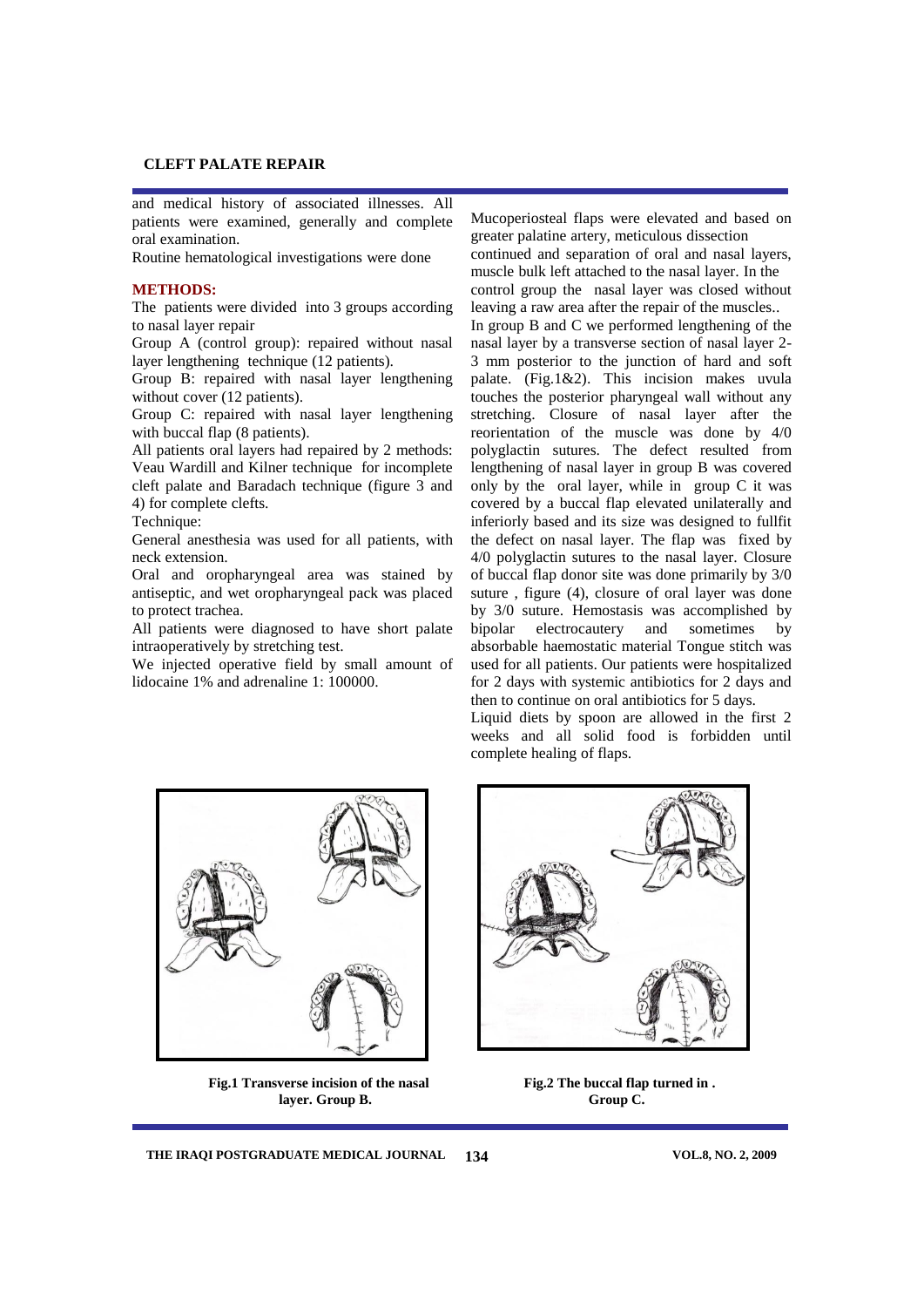#### **RESULT:**

The age of the patients ranged from 12-28 months and the mean age was 18 months

The follow-up period ranged between 8-22 months.The cleft palate width ranged about 10-23 mm.

# *In group A (control group) :*

Six of them were complete cleft palate and underwent closure by Baradach technique without lengthening of nasal layer; and the other 6 patients of group A were incomplete and closed by Veau Wardill& Kilner technique without lengthening of the the nasal layer.

## *In group B:*

Six patients were complete cleft palate and underwent closure by Baradach technique with

lengthening technique of nasal layer but without buccal flap, and 6 patients were incomplete cleft palate and closure done by Veau Wardill and

Kilner technique with lengthening technique of nasal layer without buccal flap.

# *In group C:*

Six patients were complete cleft palate and underwent closure by Baradach technique with lengthening technique of nasal layer with buccal flap.

Three patients were incomplete cleft palate and underwent closure by Veau Wardill and Kilner technique with lengthening technique of nasal layer with buccal flap, table  $(1)$ .

| Group | No. of<br>patients <sup>'</sup> | Type of cleft palate | lengthening<br>technique of nasal<br>layer | Veau Wardil<br>Kilner<br>technique | Baradach<br>technique | Buccal flap<br>technique |
|-------|---------------------------------|----------------------|--------------------------------------------|------------------------------------|-----------------------|--------------------------|
| A     | <sub>0</sub>                    | Complete             |                                            |                                    |                       |                          |
|       | 6                               | Incomplete           |                                            |                                    |                       |                          |
| B.    |                                 | Complete             |                                            |                                    |                       |                          |
|       | h                               | Incomplete           |                                            |                                    |                       |                          |
| C     | n                               | Complete             |                                            |                                    |                       |                          |
|       |                                 | Incomplete           |                                            |                                    |                       |                          |

#### **Table (1): Distribution of patients with method of reconstruction**

Two patients of group (B) developed palatal fistula (one was complete and the other was incomplete cleft palate).One patient of group B developed wound infection, tables (2&3).

# **Table (2): Postoperative complications**

| Complications | No. of patients | Group |
|---------------|-----------------|-------|
| Fistula       |                 |       |
| Infection     |                 |       |

# **Table (3): Incidence of complications.**

| Group | No. of patients | No. of complications | $\%$ |
|-------|-----------------|----------------------|------|
| Α     |                 |                      |      |
| В     |                 |                      | 25%  |
|       |                 |                      |      |

**135**

# **DISCUSSION:**

All patients included in the study had short palate and were tested intraoperatively as mentioned before(Fig.3) Repair of the oral layer was by the

two common techniques; Veau Wardil–Kilner and Baradach.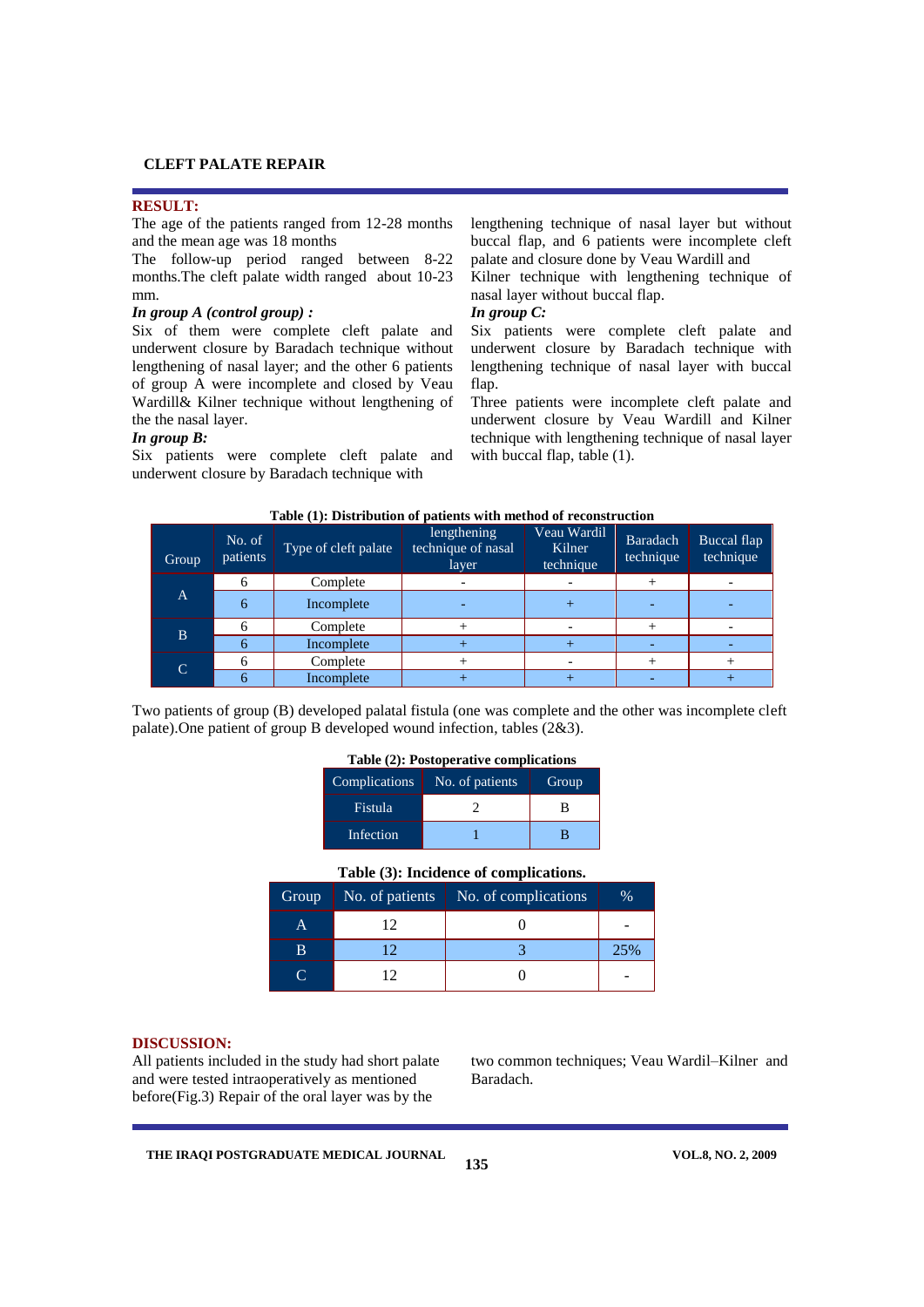

**Fig.3:The stretching test done intraoperatively**

In nasal layer lengthening technique we incise the nasal layer transversely just posterior to the junction between soft and hard palate. This gives excellent length to the palate and the uvula will rest on the posterior pharyngeal wall. This is the main goal of the technique. By this backward movement of the nasal layer we release the abnormal attachment of the levator palatini muscle and eventually this will transpose the muscle on the two sides of the palate and will be repaired in the center during suturing of the nasal layer. This veloplasty is of great benefits to the child to correct the abnormal anatomy , as it was postulated by Peter Randall that "abnormal position of the levator palatine muscle is the most important anatomic disorientation seen in a child with cleft palate"  $(7)$ . This muscle reorientation is accomplished by posterior displacement of the soft palate muscle and consequently veloplasty during nasal layer repair is worthwhile in velopharyngeal closure (8) .Levator muscle repair is one of key components toenable good speech development  $^{(9)}$ . Herbert A, Ecker stated that nasal layer lengthening technique efficiently lengthens the palate and this would make velopharynx competent *as long as keeping*  the palate in its new position  $(8)$ . So the important question is (would the palate keep its lengthened dimensions?). Nasal layer lengthening technique without buccal flap (group B) will leave a raw area of the nasal layer, and this may enforce scar tissue formation on the nasal layer, and consequently may not keep the palate in its new gain in length in this matter we share this fact with A C Watson that the advantage will be lost following the laws of healing<sup>(10)</sup> While doing the same procedure but the

raw area of the nasal layer covered by unilateral buccal flap (group C),this would make healing to be accomplished with minimal scar formation and contraction and eventually would keep the lengthened palate in its new dimensions, this technique is simple and the palate will be closed without tension . There will be no raw area on the nasal side. Also the palatal side would be closed without a raw are as might follow the use of an island flap to cover the nasal layer as in Cronin and Millard' techniques  $(10)$ . Group(B) patients showed increased numbers of complications (25%), more than other groups,( two patients developed fistula and one patient had infection)The fistulae would need further surgery(Fig.4). These fistulae occurred at the site of incised nasal layer which will retract leaving the repair solely on the oral layer. One layer closure may explain high incidence of fistula in patient that underwent retropositioning technique without buccal flap coverage, especially that the site of fistulae coincides with site of incision of nasal layer, the patient that developed Local infection, had good healing on extended course of antibiotics (Fig.5) . Group (C) patients underwent relatively extended time of operation (due to dissection needed to elevate buccal flap and closure of donor site) they showed no complications, and there was no postoperative problems with the donor site of the buccal flap .But we agree with the view that these children should be followed up during the dentation period to avoid any problem of eruption of the permanent premolars under the pedicle of the buccal  $flap^{(11)}$